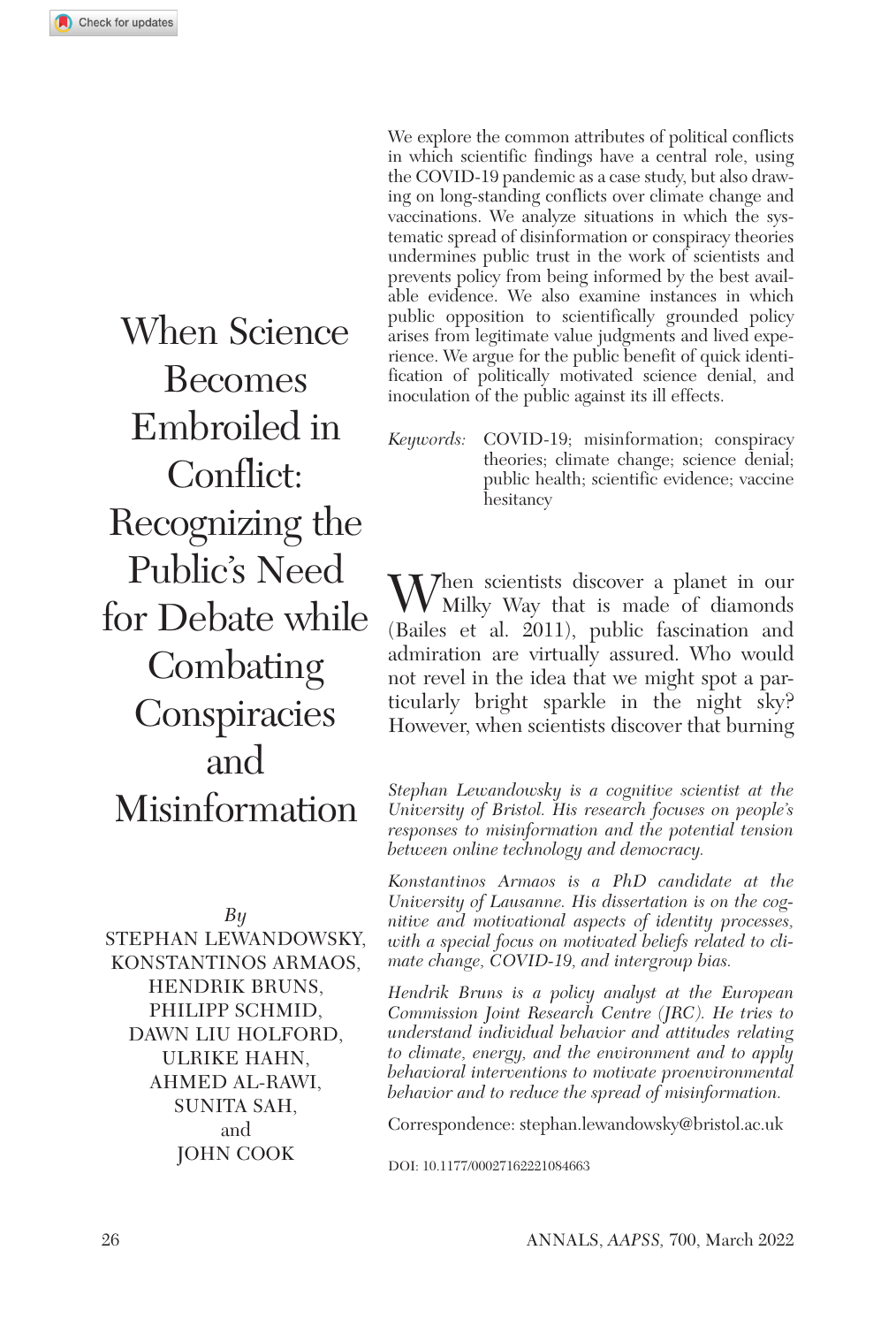fossil fuels causes climate change, or that a lethal airborne virus is best controlled through mask wearing and social distancing, then the public and political response is much less favorable, with scientists being verbally assaulted or having their reputations impugned (Lewandowsky, Mann et al. 2016; Mann 2012).

Scientists cannot escape those politically motivated conflicts. Daniel Kahneman has recommended that scientists should scrupulously avoid the political and that if science involves a matter "that anybody in Congress is going to be offended by, then it's political" (cited in Basken 2016). Adherence to Kahneman's recommendation would render entire scientific fields, such as evolutionary biology and climate science, off limits. Moreover, even if scientists abstain from providing policy advice, they can become targets of conspiracy theorists who frequently "blame the messenger" for inconvenient information, as has been apparent during the COVID-19 pandemic. For example, Dr. Anthony Fauci, the director of the National Institute of Allergy and Infectious Diseases, has been subject to extensive online abuse and hate speech.<sup>1</sup> If political conflict cannot be avoided, scientists must manage such conflicts, and the public must understand that such conflicts can be inevitable. Fortunately, both surveys (Pew Research Center

*Philipp Schmid is a psychologist and postdoctoral researcher at the University of Erfurt, Germany. He studies the psychology of science denialism and health misinformation and aims to support people's informed decision-making in health, for example, decisions related to vaccinations. He applies a persuasion psychology perspective to understand the impact of misinformation in health communication and to develop and evaluate promising interventions.*

*Dawn Liu Holford is a senior research associate at the University of Bristol and was previously a SeNSS/ESRC postdoctoral fellow. Her research looks at sociocognitive aspects of communication and information processing.*

*Ulrike Hahn holds a chair in computational modeling in the Department of Psychological Sciences, Birkbeck College, University of London, where she directs the Centre for Cognition Computation and Modelling.*

*Ahmed Al-Rawi is an assistant professor of news, social media, and public communication at the School of Communication at Simon Fraser University, Canada. He is the director of the Disinformation Project, and his research expertise is related to social media, news, and global communication.*

*Sunita Sah is director of Cornell University's Academic Leadership Institute and an associate professor of management and organizations at Cornell University's College of Business. A physician turned organizational psychologist, she has published widely on decision-making, ethical action, conflicts of interest, trust, and how we respond to outside influence.*

*John Cook is a postdoctoral research fellow with the Climate Change Communication Research Hub at Monash University. His research focus is on using critical thinking to build resilience against misinformation. He recently released the Cranky Uncle game, combining critical thinking, cartoons, and gamification to build players' resilience against misinformation.*

NOTE: Stephan Lewandowsky and Philipp Schmid received funding from the European Union's Horizon 2020 research and innovation program under grant agreement no. 964728 (JITSUVAX) during completion of this article. Stephan Lewandowsky was also supported by funding from the Humboldt Foundation in Germany through a research award, and by an ERC Advanced Grant (PRODEMINFO). Dawn L. Holford was supported by funding from the UK Economic and Social Research Council (grant reference ES/V011901/1) during completion of this article.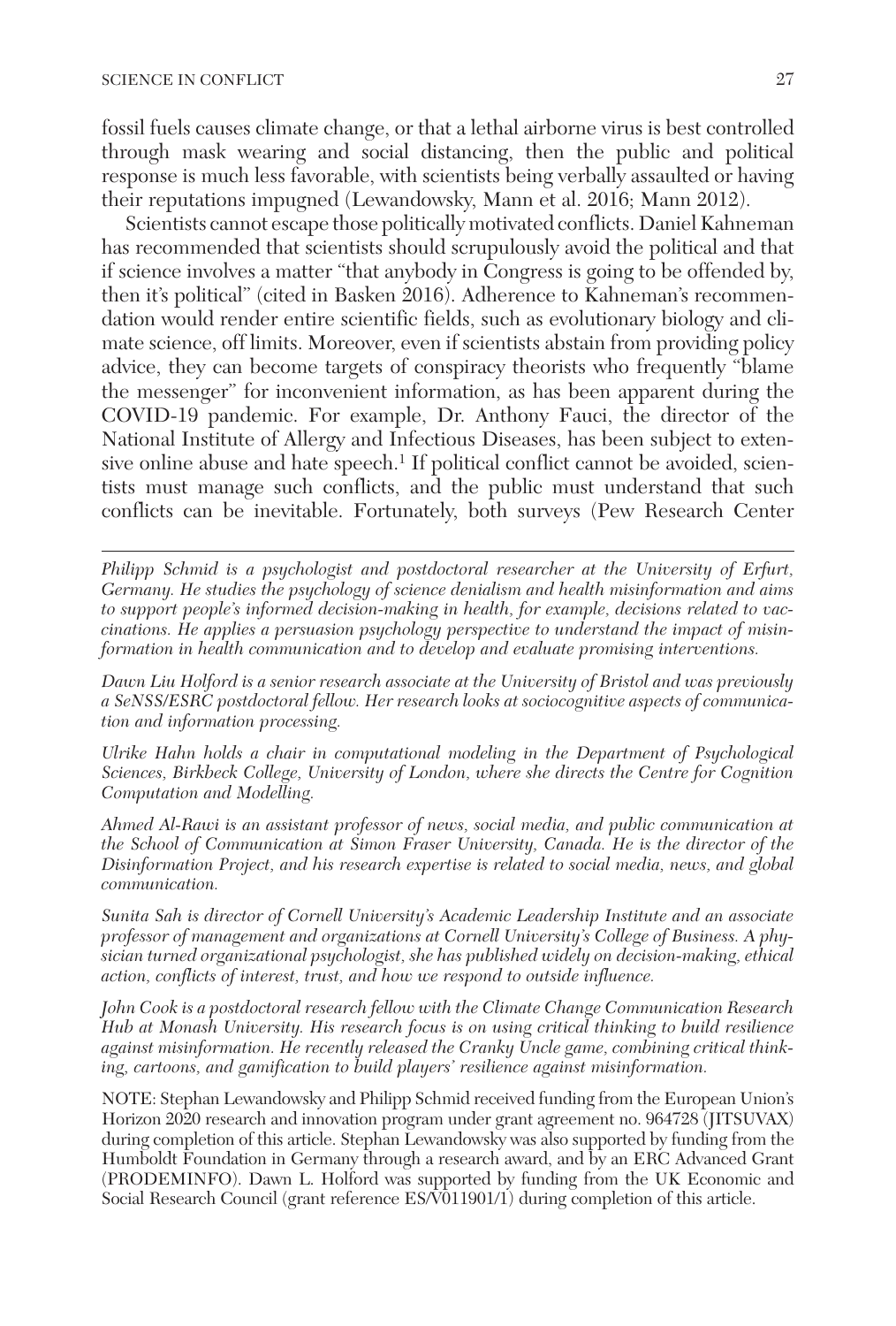2009) and experimental studies (Kotcher et al. 2017) have shown that scientists can, in some circumstances, advocate policies without necessarily losing credibility or the public's trust.

In this article, we explore the common attributes of political conflicts in which scientific findings take center stage, using the COVID-19 pandemic as a case study, but also drawing on knowledge of long-standing conflicts surrounding climate change and vaccinations. A core to all those conflicts is disinformation, mainly crafted by politically motivated actors, that distorts public perception of scientific evidence. Another core attribute of such conflicts in democratic societies is the public's legitimate need to be involved in the surrounding policy debates and for dissenting voices to be heard. The fundamental question to be resolved, therefore, is how to differentiate between legitimate democratic critique of scientifically informed policies on one hand and motivated science denial on the other.

# The COVID-19 "Infodemic"

The COVID-19 pandemic that upended the world in early 2020 also triggered an "infodemic" (Zarocostas 2020), that is, an overabundance of low-quality information including misinformation (i.e., information that turns out to be false), disinformation (i.e., false information that is intentionally spread to mislead people), and conspiracy theories (Enders et al. 2020; Roozenbeek et al. 2020). This infodemic, while predominantly spread online, has had adverse real-world consequences—including for innocent bystanders. For example, in the UK, the baseless claim that 5G broadband installations were responsible for the virusborne disease led to vandalism against numerous telecommunications installations (Jolley and Paterson 2020). Research has also shown that exposure to misinformation can reduce people's intention to get vaccinated (Loomba et al. 2021). We cannot overlook the involvement of politicians and politically motivated actors in the dissemination of disinformation. For example, in a text analysis of thirty-eight million online documents, Evanega et al. (2020) identified then-president Trump as a major vector of misinformation on COVID-19. Trump's dissemination of misinformation has been linked to reduced compliance with pandemic control measures, which eventually translated into higher COVID-19 infection and fatality growth rates in U.S. counties that predominantly voted for Trump in 2016 than in those that voted for Clinton (Gollwitzer et al. 2020). Similarly, far-right parties in Europe vocally opposed public health measures such as "lockdowns" and mandatory mask wearing (Wondreys and Mudde 2020), based on "anti-elite" arguments buttressed by misleading statistics. A growing body of evidence exists that vaccine hesitancy is mainly associated with the political Right rather than the Left (for a summary, see Lewandowsky and Oberauer 2021), although political extremism may be another factor that transcends the conventional Left-Right dimension. For example, anecdotal reports from the UK indicate that far-right conspiracy theories relating to COVID-19 also find traction among the radical Left (Monbiot 2021).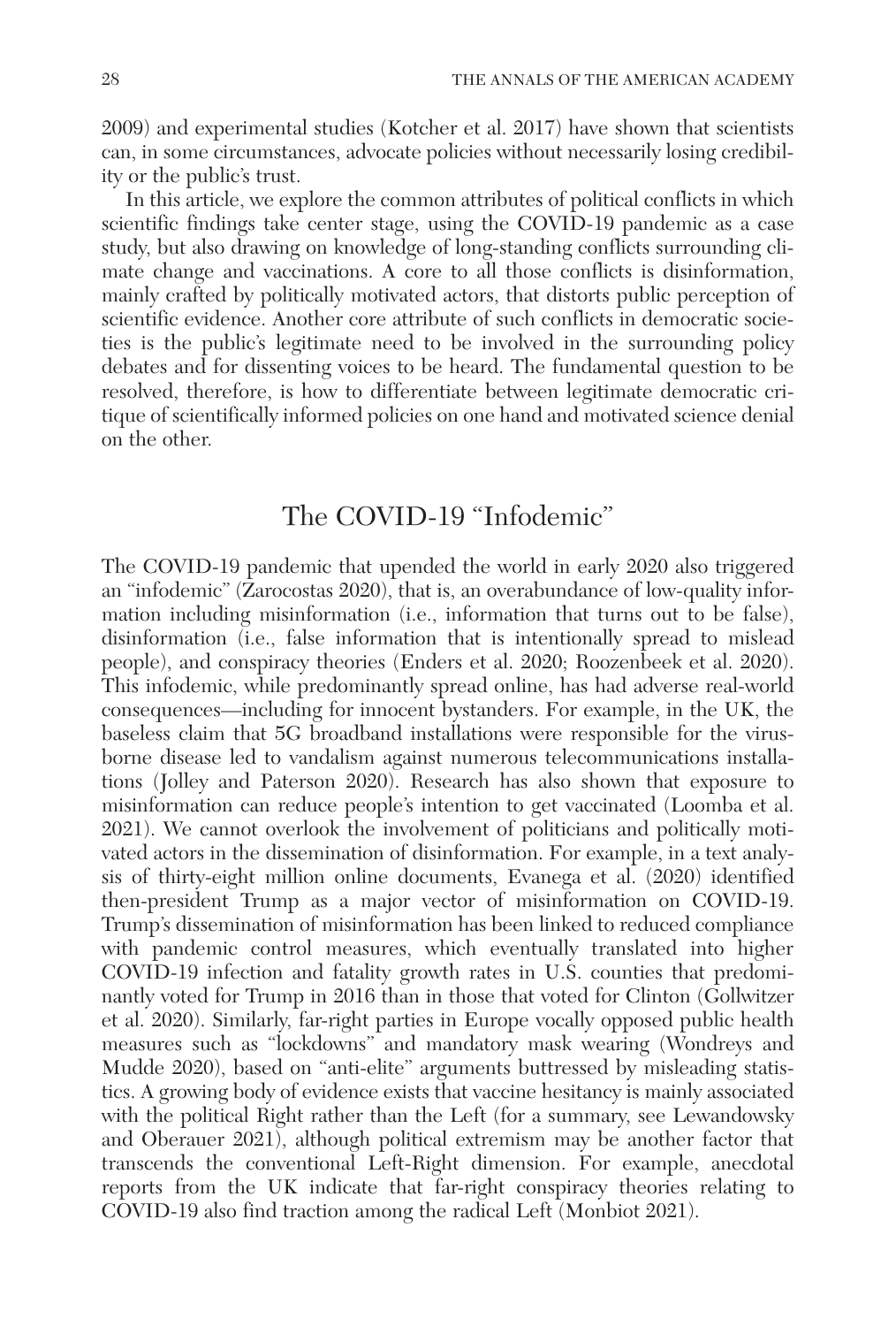Similarly, studies in France have found that opposition to COVID-19 vaccines is greatest among people who are aligned with extreme parties on both the Right and Left (J. K. Ward et al. 2020). Support for the generality of this pattern is provided by prepandemic research that suggests that extreme ideology, irrespective of orientation, is a predictor of conspiratorial thinking (van Prooijen, Krouwel, and Pollet 2015).

#### *Institutional actors*

Evidence exists that COVID-19 misinformation has been amplified by rightleaning media. Those media outlets have given prominence to misinformation and conspiracy theories from the early stages of the COVID-19 pandemic (Cinelli et al. 2020; Motta, Stecula, and Farhart 2020). Two recent instrumentalvariable analyses have focused on the effects of Fox News (Simonov et al. 2020) and, in particular, the channel's show by Sean Hannity, who until recently consistently downplayed the risks from the pandemic (Bursztyn et al. 2020). The studies showed that a 10 percent increase in viewing Fox News reduced the propensity to stay at home by 1.3 percent, with obvious downstream consequences for public health (cf. Hegland et al., this volume; Simonov et al. 2020). Furthermore, a one standard deviation increase in the relative viewership of the downplaying show (Sean Hannity) relative to another Fox show that did not downplay the pandemic (Tucker Carlson) was associated with a temporary increase of cases and deaths by roughly a third (Bursztyn et al. 2020).

COVID-19-related disinformation is also spread by other highly organized actors. For example, a recent analysis has suggested that the "antivax" online industry accumulates annual revenues of \$35 million and that their audience of sixty-two million followers may be worth upward of a billion dollars a year for the big social media platforms (Center for Countering Digital Hate 2021). Some COVID-19 disinformers also have organizational links to similar political operatives who deny the existence or the human causes of climate change. To illustrate, one such connection involves the American Institute for Economic Research (AIER), a libertarian free-market think tank that has a history of bogus argumentation about climate change (e.g., by denying the scientific consensus) and that has recently engaged in similarly misleading argumentation about COVID-19 (B. Ward 2020). A central component of the AIER's antiscientific activities relating to COVID-19 is their sponsorship of the "Great Barrington Declaration," whose signatories (many of whom have no relevant scientific credentials) advocate a "herd immunity" strategy by letting the pandemic spread through the population by avoiding lockdowns—while (ostensibly) seeking to protect those who are most vulnerable. This position has been vociferously opposed by the majority of experts (McKee and Stuckler 2020) and has been labeled "simply unethical" by the World Health Organization (Associated Press 2020).

Attempts to undermine a scientific consensus through dubious declarations or petitions is a long-standing strategy used by vested interests and was pioneered by the tobacco industry in the 1950s (Cook, Lewandowsky, and Ecker 2017) before being adopted by the fossil fuel industry (Cook et al. 2018) and now by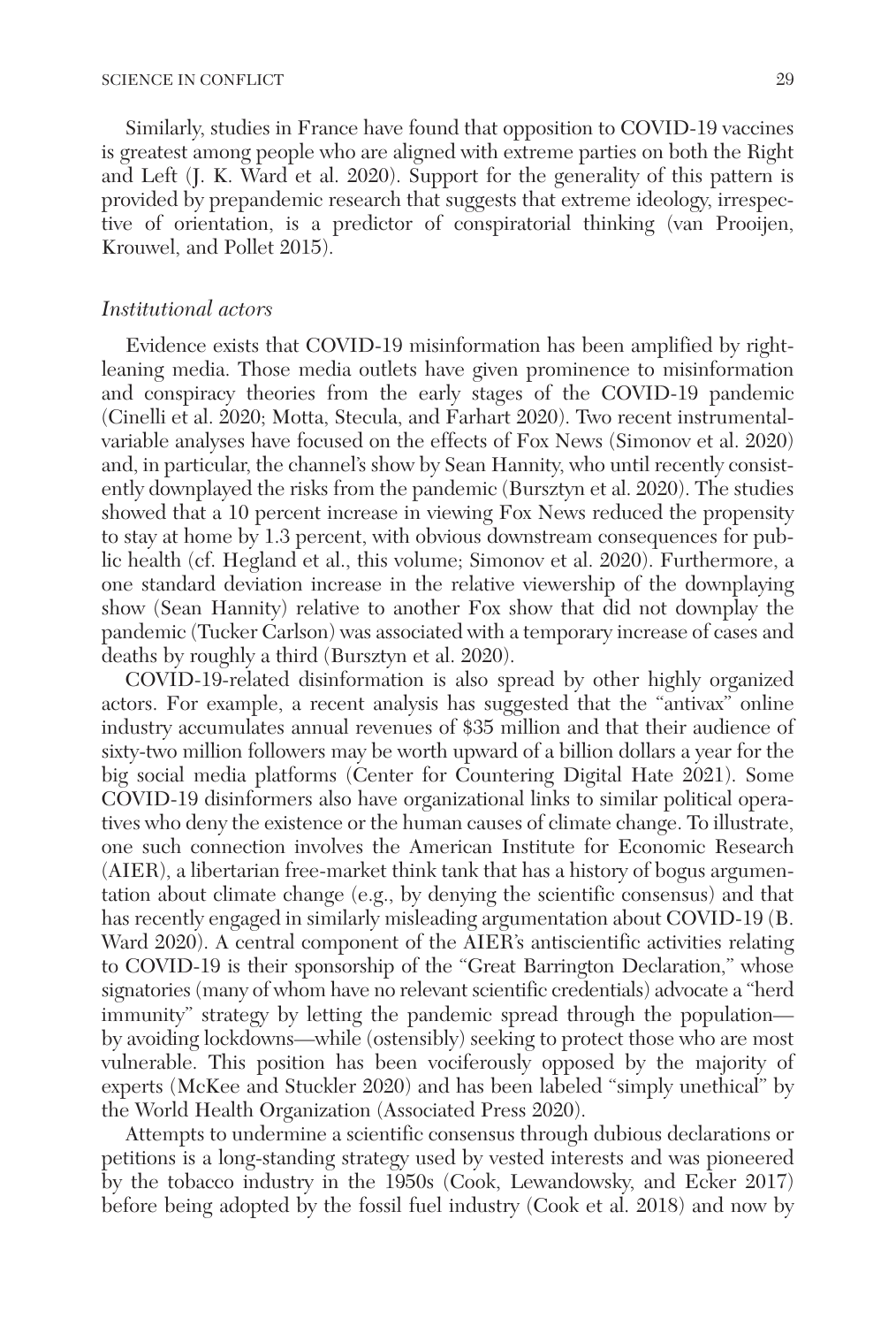COVID-19 disinformers. Research has found such attempts to undermine a scientific consensus to be the most persuasive disinformation strategy in a comparison of six different climate-denial messages (van der Linden et al. 2017). This is perhaps unsurprising because any appearance of scientific dissent invites the public to exploit this "false balance" to choose a more congenial (but scientifically unsupported) position (Koehler 2016).

### COVID-19 and Democracy

COVID-19 has led governments to enforce policies that impaired economic activity and that limited individual liberties to an extent that has not been seen in western democracies in the past century, that is, since the outbreak of the 1918 Spanish flu. Although some of these harsh measures were likely necessary—and demonstrably successful (Flaxman et al. 2020; Haug et al. 2020)—concerns that these policies were used by some governments to trigger a slow "authoritarianization" and that they are harbingers of an "authoritarian pandemic" (Thomson and Ip 2020) should not be dismissed. Any infringement of civil liberties must be thoroughly examined before it can be justified as an unfortunate exception in the interest of public health. Scrutiny of restrictive measures is particularly difficult because, while democratic norms and practices are well established during normal times, very little guidance and few conceptualizations exist of what democratic standards are acceptable during times of crisis. Codifications, such as the U.S. Constitution, can provide only broad guardrails but cannot substitute for conventions, practices, and norms of conduct. The recent refusal by Donald Trump to concede that he lost the 2020 election, a clear departure from democratic norms, starkly highlighted the importance of convention and practice in a functioning democracy (Cuéllar 2018).

A recent empirical analysis that related pandemic severity (measured in terms of deaths from COVID-19) to infringement of democratic rights across 144 countries found no association between the two variables, which argues against a simplistic "lives-versus-democracy" trade-off (Edgell et al. 2021). Social restrictions have also negatively impacted mental health at scale (Every-Palmer et al. 2020; Serafini et al. 2020) and have disproportionately impacted women, single parents, young people, minority groups, refugees and migrants, and poor people who cannot afford to buy basic personal protective equipment (PPE) (Greenaway et al. 2020; van Barneveld et al. 2020).

Frustration with, and opposition to, social restrictions are therefore potentially legitimate grievances that deserve to be heard in democratic public discourse. Pandemics deprive people of their feelings of control and security, factors that are known to enhance the attractiveness of conspiracy theories (Lewandowsky and Cook 2020). Some people may therefore be driven toward conspiratorial rhetoric out of psychological or rhetorical needs rather than out of an intrinsic disposition for such theories (Lewandowsky 2021). Although the epistemic status of argumentation is independent of the proponent's circumstances, those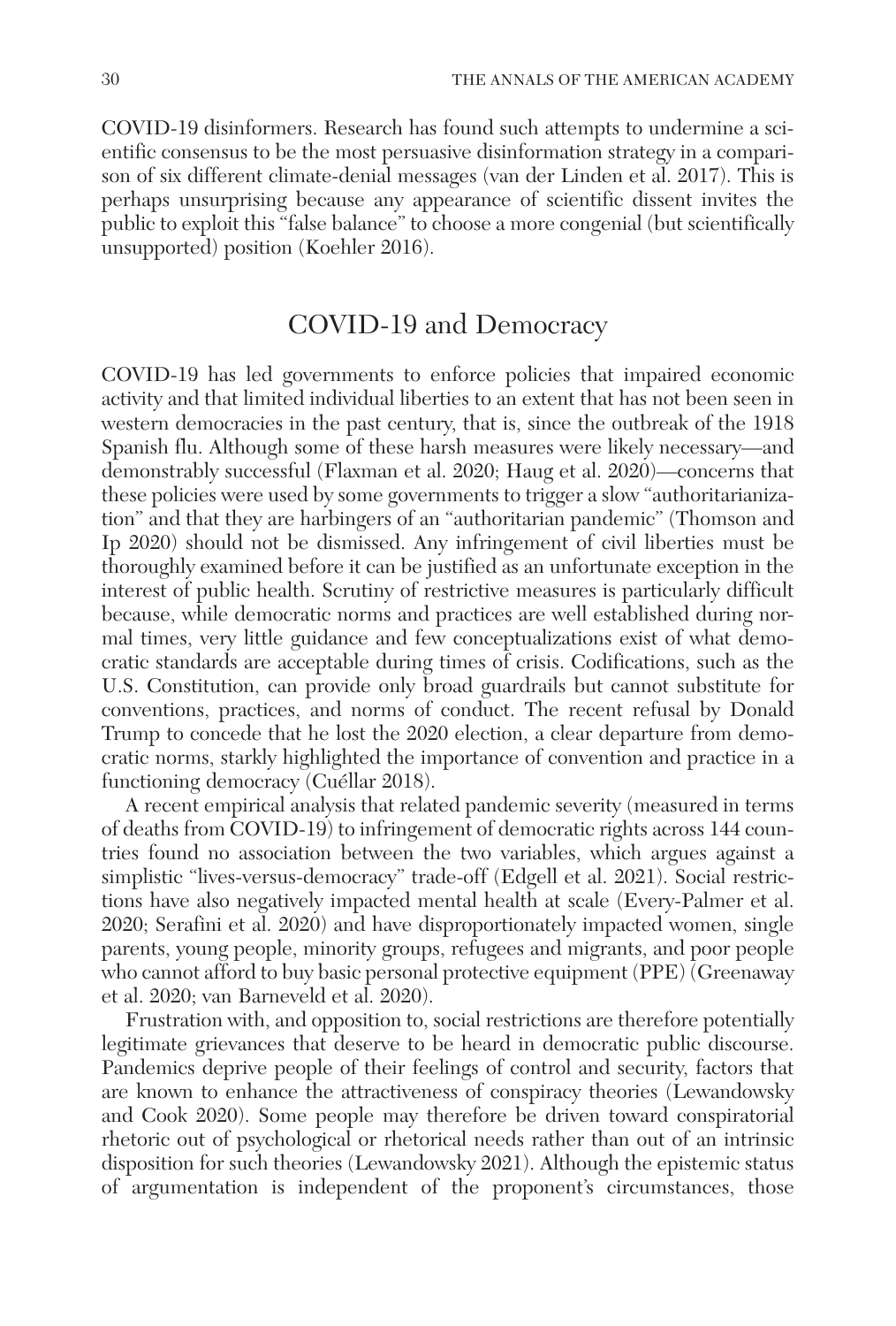circumstances or grievances may be relevant to determining the appropriate response. The need to recognize and empathize with these grievances is amplified by the fact that the pandemic has had the most severe impact on low-wage and low-skill employees. These employees were hit in multiple ways, from wage insecurity for hourly workers to dense living conditions and the inability to escape crowded and unsafe workplaces (Kramer and Kramer 2020).

But where do we draw the boundary between politically motivated disinformation on one hand and legitimate expressions of grievances or criticism of government policy on the other? And assuming that we can identify that boundary, what are the appropriate responses by scientists and communicators?

### Denial versus Legitimate Critique

In the remainder of this article, we present a sketch of this boundary viewed through two different lenses.

### *Scientific argumentation versus denial*

The first lens relies on the notion of science denial, which arises when people reject well-established scientific propositions that are no longer debated by the relevant scientific community. The term "science denial" is well defined and established in the literature (Diethelm and McKee 2009; Hansson 2017; Lewandowsky et al. 2015; McKee and Diethelm 2010) and is frequently used in connection with the link between AIDS and HIV, climate change, evolution, and other clearly established scientific facts. In all those cases, absent new evidence, dissent from the scientifically accepted position cannot be supported by legitimate evidence and theorizing but must necessarily—that is, in virtually all instances—involve misleading or flawed argumentation.

There simply is no legitimate and coherent scientific position on climate change that does not invoke carbon emissions as a causal variable (Benestad et al. 2016). There is no legitimate scientific position that attributes AIDS to a cause other than the HIV virus (Kalichman 2015). The definition of denial, and the misleading techniques that it employs for its (usually political) ends, transcend domains. They are summarized by the acronym "FLICC" (Cook 2020; Diethelm and McKee 2009; Schmid and Betsch 2019):

- *—Fake experts: Using doubtful/questionable/discredited/fake experts*. Fake experts were first used by the tobacco industry in the 20th century by presenting people in a lab coat who assured the public that smoking did not entail any harm (Cook, Lewandowsky, and Ecker 2017; Oreskes and Conway 2010).
- *—Logical fallacies: Patterns of reasoning that are invalid due to their logical structure*. Logical fallacies, ranging from "straw man" arguments that misrepresent opponents' positions to false dichotomies that demand one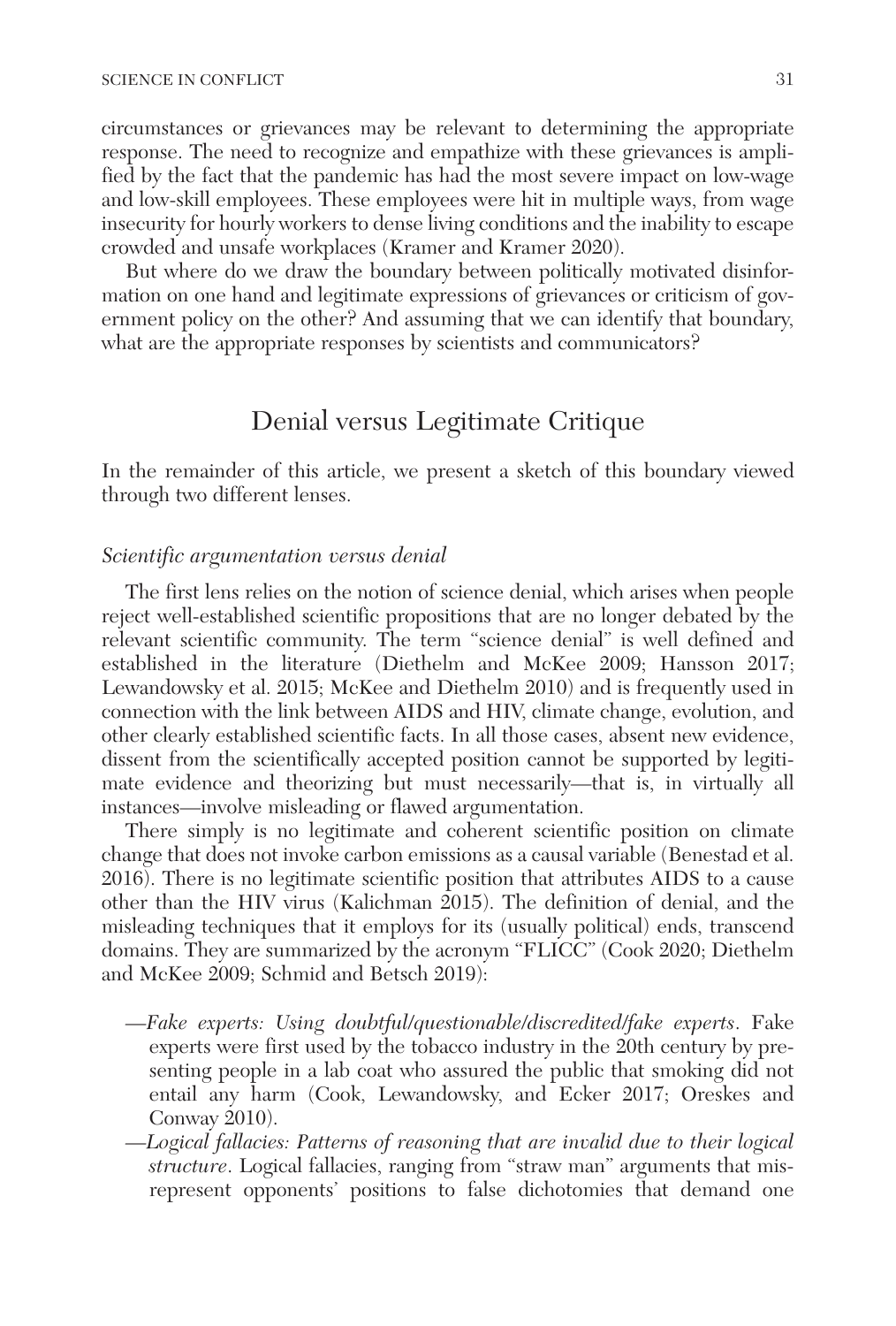chooses between one of two options when more options may be available or both choices might be viable (on fallacies more generally, see Hahn 2020).

- *—Impossible expectations: The act of demanding undeniable proof beyond what is scientifically feasible*. Demanding "proof" of the existence of global warming. Science, of course, rests on evidence, not proof, and no scientific result could ever meet absolute standards of proof.
- *—Cherry-picking: Regarding and disregarding pieces of evidence such as to advance one's point*. Cherry-picking of outlying "convenient" observations (Hansson 2017; Lewandowsky, Ballard, et al. 2016) while ignoring an abundance of evidence to the contrary.
- *—Conspiracy theories: Explaining evidence by means of an evil conspirator, while consecutively expanding the theory to defend against challenging evidence*. Conspiracy theories are an almost inevitable component of denial, which serve to explain away overwhelming scientific evidence. One example is the accusation that the pharmaceutical industry is trying to kill people through vaccinations or that left-wing politicians pursue the "Great Reset" agenda to change Western societies (Schmid and Betsch 2019).

Claims that rely on one or more of these techniques contribute little to a debate and should not play a direct role in determining policy. The rules of scientific evidence formation and argumentation are inescapable and cannot be discarded or side-stepped for political expediency. A cherry-picked argument against climate change or COVID-19 vaccinations is unscientific and should not prevent climate mitigation or a vaccine rollout. (The converse, however, does not follow: argumentation that survives the FLICC criteria is not guaranteed to lead to accurate conclusions. For example, logically correct arguments can lead us astray when a premise is incorrect.)

At first glance, this insistence on quality of argumentation may seemingly curtail the public's involvement in any scientifically informed debate. After all, members of the public are often nonexperts on topics and issues whose outcomes affect their lives. Consequently, people form attitudes on these topics, mainly by relying on narratives, stories, feelings, or pictures rather than data and scientific analysis. People can therefore easily fall prey to the misleading techniques outlined above. The public at large is also typically unskilled in argumentation and the evaluation and weighting of scientific evidence, which creates a further apparent barrier to involvement. We suggest that these barriers are not insurmountable.

First, scientific issues can be legitimately communicated by stories or pictures (Lewandowsky and Whitmarsh 2018). For example, whereas a picture of snowfall in New York presents no legitimate evidence against global warming (because a cherry-picked normal weather event falls within the envelope of events expected with climate change), a photo of retreating glaciers is a legitimate tool to communicate climate change (because glaciers integrate snowfall over centuries and hence their retreat captures climate change rather than weather). Insistence on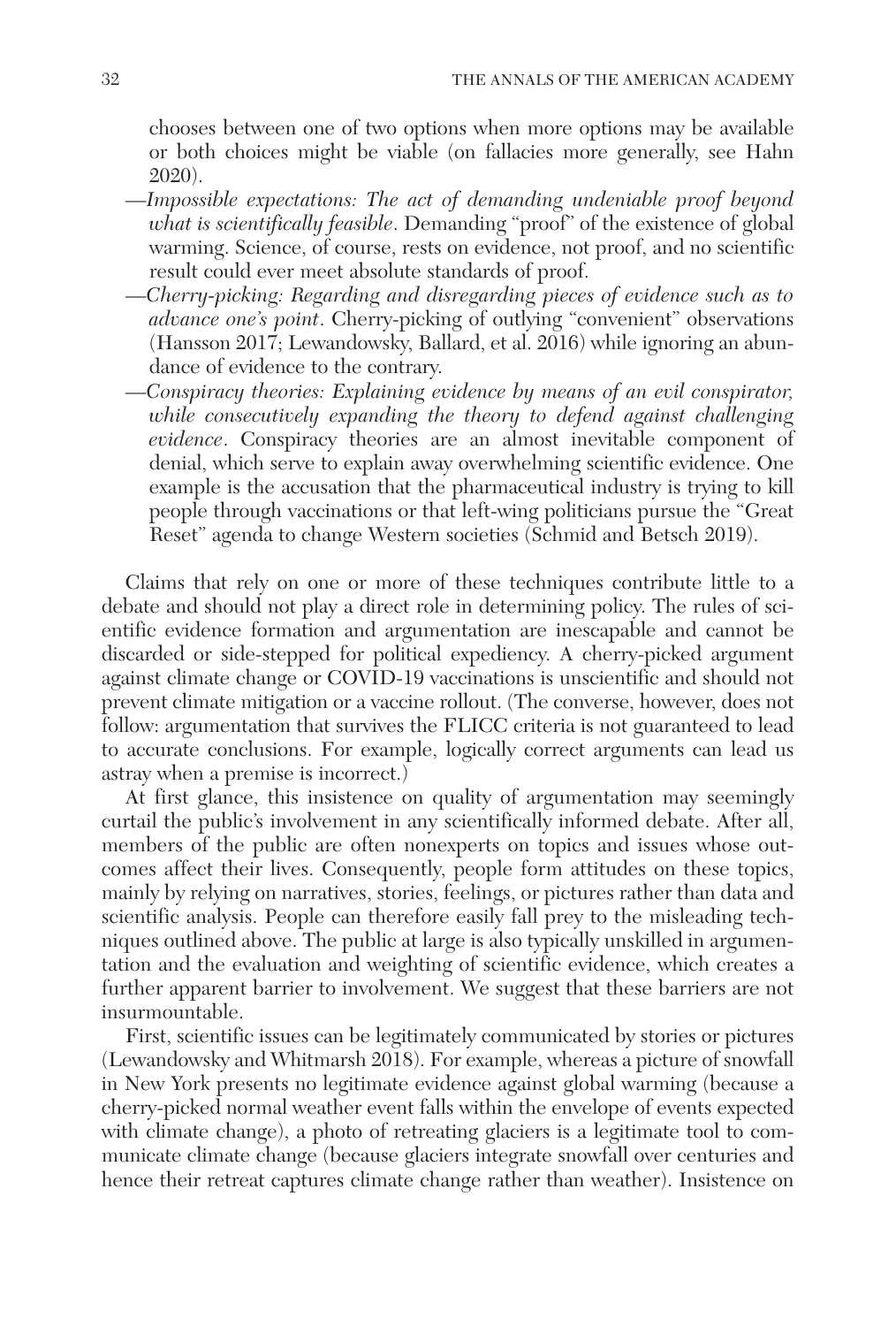quality of argumentation thus does not prevent the use of engaging and accessible communication.

Second, the insistence on sound argumentation does not prevent people's lived experience from being relevant to debate. On the contrary, as we show next, people's lived and reported experience and their value judgments are crucial to developing scientifically informed public policy. People's lived experience, and the narratives emerging from them, provide us with a form of data that can constrain the design of policies.

#### *Different lived experience*

Beliefs are context dependent. Denying facts that are commonly accepted by the scientific community therefore does not necessarily reflect "irrationality" or bad faith. The rationality of a belief is established relative to an evidence base, so actors may rationally disagree in situations where they have different evidential histories. For example, if people differ in how much trust they put on various information sources (e.g., scientists vs. their neighbor on social media), polarization may ensue even on the basis of identical information that is processed completely rationally (Cook and Lewandowsky 2016; Druckman and McGrath 2019; Jern, Chang, and Kemp 2014).

Ethnic minorities, for example, have historically been discriminated against in the health care system. Western countries, especially those with colonial histories, have also damaged people's trust in medical treatments through their previous mistreatment of indigenous populations (Lowes and Montero 2021) and misuse of vaccination centers, for example, by the CIA in its hunt for Osama bin Laden (Reardon 2011). It is unsurprising that people would question scientific evidence communicated by the same institutions that caused them harm or deceived them in the past (Jamison, Quinn, and Freimuth 2019).

Opposing vaccinations because they have previously been misused by authorities does not make the argument scientifically sustainable. However, appreciation of why evidence is mistrusted in these communities is essential to interpret beliefs and to design culturally sensitive interventions. Studies have shown that locally designed, multicomponent interventions that are sensitive to lived experience can increase vaccine uptake considerably (Crocker-Buque, Edelstein, and Mounier-Jack 2017), reflecting the need to regain trust rather than dismiss beliefs based on lived experience as simple denialism.

Similarly, denying the severity or even the existence of COVID-19, or denying the effectiveness of social distancing, may represent an adaptive strategy irrespective of the poor quality of argumentation (although it is less clear that denial along with other forms of "not wanting to know" could be construed as "rational"; see Krueger et al. 2021). For example, denial can enhance people's self-efficacy by maintaining optimism about the current situation (Bénabou and Tirole 2016). Avoiding or selectively relying on information about the pandemic can be a particularly effective strategy to maintain such self-efficacy (Golman, Hagmann, and Loewenstein 2017; Hertwig and Engel 2016). In addition, research into the psychology of conspiracy beliefs has identified beneficial consequences of such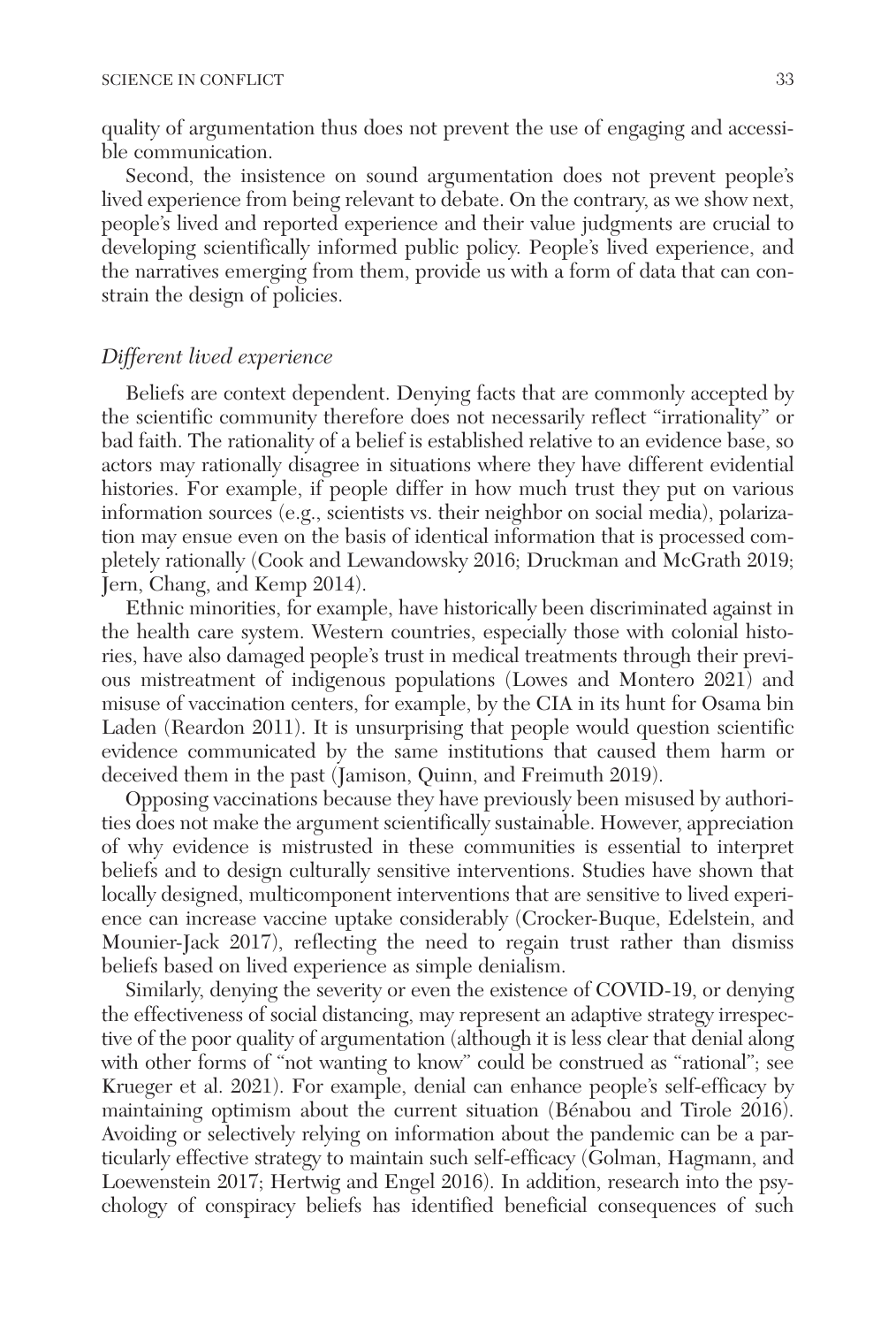beliefs for the individual, such as creating a sense of belonging through group identification. However, these potentially beneficial effects should not blind us to the fact that conspiracy beliefs are ultimately based in distorted reasoning and that their positive results for an individual can lead to gravely adverse social outcomes, including racism (Golec de Zavala and Cichocka 2011; van Prooijen 2018).

Such consequences have been observed with respect to the COVID-19 pandemic as well (Coates 2020; Pei and Mehta 2020). Denial can also be a protective mechanism to manage fear (Schimmenti, Billieux, and Starcevic 2020). Someone who lives alone, with a preexisting health condition and a limited budget, does not have many options. She would either have to isolate herself completely to avoid contracting COVID-19 or neglect the danger and go out to serve her everyday needs, in which case denial may be necessary to manage fear. Similar considerations apply to the millions of people who are forced to go to work every day in crowded buses or trains and operate in workplaces with little provision for their safety and health. Combating denial of or noncompliance with social distancing measures under those circumstances requires supportive policies rather than persuasive or coercive measures. It is only through supportive policies that life conditions that force people into a denialist or conspiracist mindset will lose their power.

In summary, flawed argumentation does not become scientifically more valid because of a person's cultural background or lived experience. However, understanding a lived experience can serve at least two purposes. First, it can provide pointers as to why a particular person engages in (or falls for) FLICC-based flawed argumentation. Second, even if flawed, it can reveal shortcomings in the scientific process or evidence base. For example, given that non-Hispanic whites of European ancestry compose more than 90 percent of participants in clinical trials in the United States, compared to their actual share in the population of 61 percent (Ma et al. 2021; Mak et al. 2007), much medical knowledge may not apply to the full diversity of the population. To illustrate, side effects of 5-Fluorouracil, a common cancer drug, occur at higher rates in underrepresented populations. Because the clinical trials involved predominantly white participants, these side effects in racial/ethnic minority groups were initially overlooked (Yates et al. 2020). Arguments based on a person's identification as a cultural or ethnic minority may therefore not reflect "irrationality" or bad faith. On the contrary, analysis of those arguments can provide valuable pointers to underlying issues—such as lacking representation in medical research—that can be addressed by suitable policies or remedial research.

### Recommendations

When science has an impact on policy and on people's daily lives, two fundamental rights of the public collide: the right to be heard and the right not to be misled.2 We propose that this tension can be resolved, and legitimate democratic debate be facilitated, in at least two ways.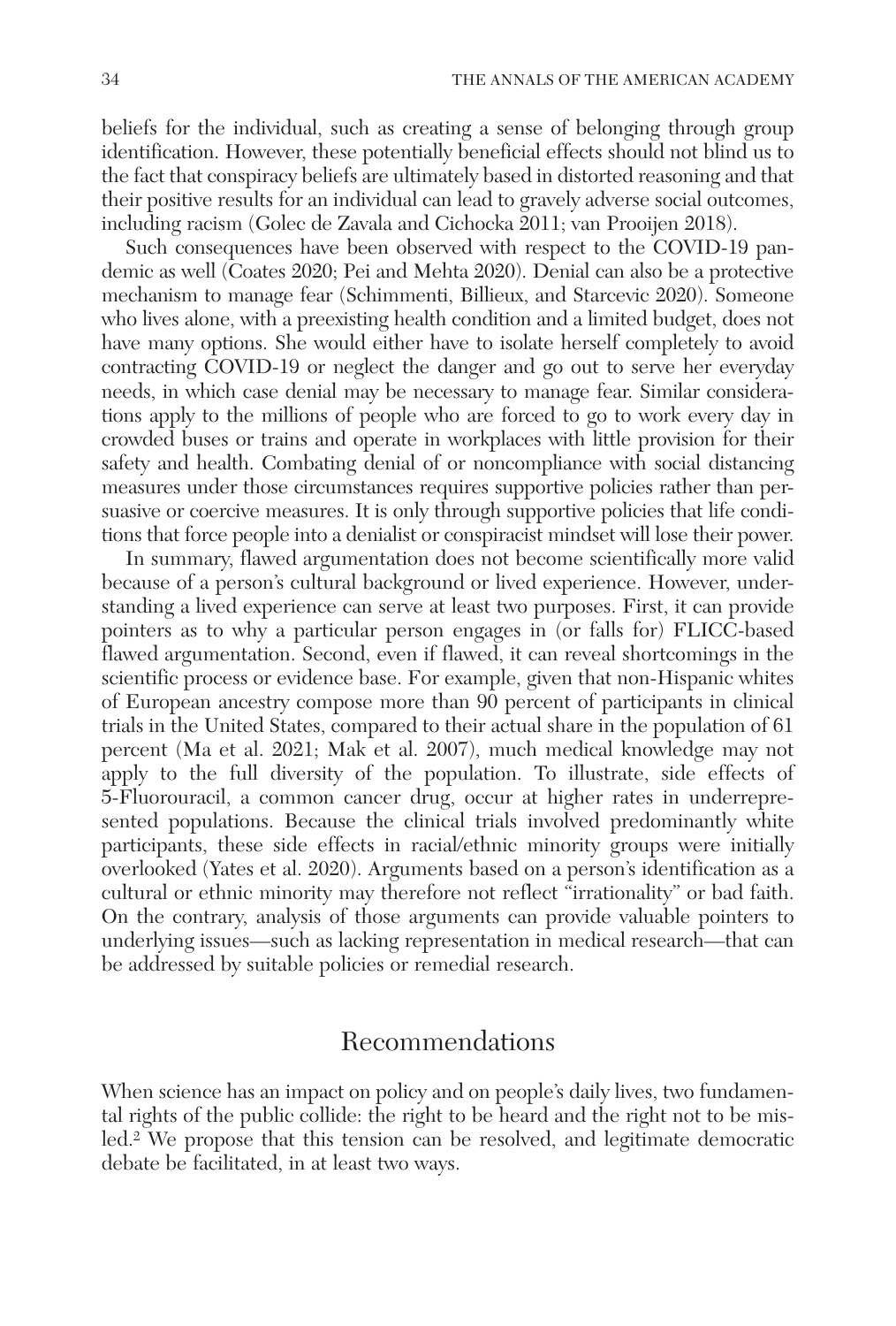First, misleading and inappropriate argumentation must be identified (e.g., Cook, Ellerton, and Kinkead 2018; Lewandowsky, Cook, and Lloyd 2018; Lewandowsky, Lloyd, and Brophy 2017). Rapidly evolving crises can overwhelm the scientific process, which then cannot provide firm answers at the speed at which they are demanded by the public and policy-makers. However, lack of scientific knowledge or scientific uncertainty does not legitimate misleading and inappropriate argumentation. Cherry-picking, for example, remains inappropriate irrespective of the strength of available scientific evidence.

Second, when misleading arguments have been identified, they can be used to "inoculate" the public against their ill effects. The theory of inoculation posits that people can be protected against misleading information when they are (1) warned that they may be misled and (2) are exposed to a preemptive rebuttal of the misleading argumentation (Lewandowsky and van der Linden 2021). Inoculation has been shown to be effective in many situations, including COVID-19 misinformation (Basol et al. 2021) and vaccine-related conspiracy theories (Jolley and Douglas 2017). The two main inoculation approaches are (1) factbased, where misinformation is demonstrated to be false through factual explanations; and (2) logic-based, which involves identifying misleading techniques rather than content. The logic-based approach can convey immunity across topics (Cook, Lewandowsky, and Ecker 2017) and is applicable without requiring detailed knowledge of the entire inventory of misleading talking points. Second, the functional role of inappropriate argumentation must be interrogated.

Do people believe and voice those arguments to express a relevant aspect of their circumstances? If people voice conspiratorial rhetoric, do they express a deep-seated belief or does the rhetoric serve other functions (Lewandowsky 2021), such as redressing a perceived loss of control? What policies might mitigate those circumstances, so that people no longer have to rely on counterproductive arguments? Policies that take into account the reasons underlying misleading arguments can be more effective than those agnostic about these reasons. For example, in the context of overcoming vaccine hesitancy, research has shown that approaches, such as "motivational interviewing," that are based on listening and empathy, and understanding of circumstances rather than "winning" an argument are particularly successful (Gagneur 2020).

It is only when misleading arguments can be identified and rejected, or can be interrogated for their underlying causes, that the holy grail of "deliberative decision making that is inclusive, transparent and accountable" (Norheim et al. 2021, 10) can be achieved.

### Notes

<sup>1.</sup> See [https://link.springer.com/article/10.1057/s42738-021-00073-2.](https://link.springer.com/article/10.1057/s42738-021-00073-2)

<sup>2.</sup> See<https://www.ohchr.org/EN/Issues/FreedomOpinion/Pages/Report-on-disinformation.aspx>.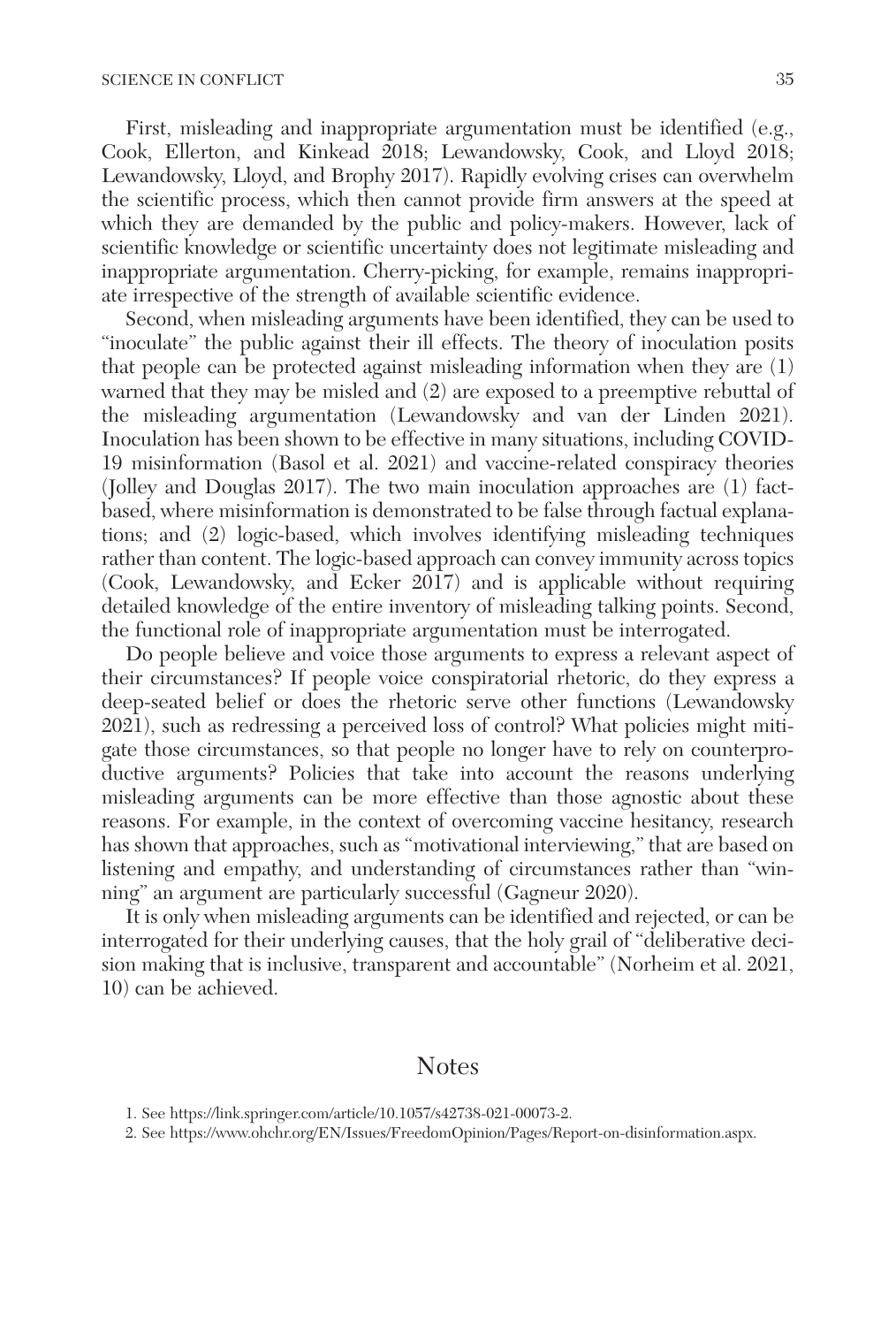## References

- Associated Press. 12 October 2020. WHO says herd immunity strategy is "simply unethical." NBC News. Available from [https://www.nbcnews.com.](https://www.nbcnews.com)
- Bailes, Matthew, Stuart D. Bates, Varun Bhalerao, N. D. Ramesh Bhat, Marta Burgay, Sarah Burke-Spolaor, Nichi D'Amico, Simon Johnston, Michael J. Keith, Michael Kramer, Shrinivas R. Kulkarni, Lina Levin, Andrew G. Lyne, Sabrina Milia, Andrea Possenti, Lee Spitler, Ben Stappers, and Willem van Straten. 2011. Transformation of a star into a planet in a millisecond pulsar binary. *Science* 333 (6050): 1717–20. doi:10.1126/SCIENCE.1208890.
- Basken, Paul. 2016. On climate change, are university researchers making a difference? *Chronicle of Higher Education*. Available from <www.chronicle.com>.
- Basol, Melisa, Jon Roozenbeek, Manon Berriche, Fatih Uenal, William P. McClanahan, and Sander van der Linden. 2021. Towards psychological herd immunity: Cross-cultural evidence for two prebunking interventions against COVID-19 misinformation. *Big Data & Society* 8 (1): 1–18. doi:10.1177/ 20539517211013868.
- Bénabou, Roland, and Jean Tirole. 2016. Mindful economics: The production, consumption, and value of beliefs. *Journal of Economic Perspectives* 30 (3): 141–64. doi:10.1257/JEP.30.3.141.
- Benestad, Rasmus E., Dana Nuccitelli, Stephan Lewandowsky, Katharine Hayhoe, Hans Olav Hygen, Rob van Dorland, and John Cook. 2016. Learning from mistakes in climate research. *Theoretical and Applied Climatology* 126 (3): 699–703. doi:10.1007/S00704-015-1597-5.
- Bursztyn, Leonardo, Aakaash Rao, Christopher P. Roth, David H. Yanagizawa-Drott, Christopher Roth, David Yanagizawa-Drott, Alberto Alesina, Luis Candelaria, Davide Cantoni, Bruno Caprettini, Rebekah Dix, Michael Droste, Eliana la Ferrara, Ed Glaeser, Raymond Han, Ross Mattheis, Nathan Nunn, Ziad Obermeyer, Ricardo Perez-Truglia, Andreas Stegman, David Yang, Silvia Barbareschi, Jasurbek Berdikobilov, Hrishikesh Iyengar, Rebecca Wu, and Alison Zhao. 2020. Misinformation during a pandemic. NBER Working Paper 27417, National Bureau of Economic Research, Cambridge, MA. doi:10.3386/W27417.
- Center for Countering Digital Hate. 2021. Pandemic profiteers: The business of anti-vaxx. Available from <https://www.counterhate.com/pandemicprofiteers>.
- Cinelli, Matteo, Walter Quattrociocchi, Alessandro Galeazzi, Carlo Michele Valensise, Emanuele Brugnoli, Ana Lucia Schmidt, Paola Zola, Fabiana Zollo, and Antonio Scala. 2020. The COVID-19 social media infodemic. *Scientific Reports* 10 (1): 1–10. doi:10.1038/s41598-020-73510-5.
- Coates, Melanie. 2020. Covid-19 and the rise of racism. *BMJ* 369. doi:10.1136/BMJ.M1384.
- Cook, John. 2020. Deconstructing climate science denial. In *Research handbook on communicating climate change*, eds. David C. Holmes and Lucy M. Richardson. Cheltenham: Edward Elgar Publishing. doi:10.4337/9781789900408.00014.
- Cook, John, Peter Ellerton, and David Kinkead. 2018. Deconstructing climate misinformation to identify reasoning errors. *Environmental Research Letters* 13 (2): 024018. doi:10.1088/1748-9326/AAA49F.
- Cook, John, and Stephan Lewandowsky. 2016. Rational irrationality: Modeling climate change belief polarization using Bayesian networks. *Topics in Cognitive Science* 8 (1): 160–79. doi:10.1111/TOPS .12186.
- Cook, John, Stephan Lewandowsky, and Ullrich K. H. Ecker. 2017. Neutralizing misinformation through inoculation: Exposing misleading argumentation techniques reduces their influence. *PLOS ONE* 12 (5): 1–21. doi:10.1371/journal.pone.0175799.
- Cook, John, Sander van der Linden, Edward Maibach, and Stephan Lewandowsky. 2018. The consensus handbook: Why the scientific consensus on climate change is important. Available from [www.climate](www.climatechangecommunication.org/all/consensus-handbook/) [changecommunication.org/all/consensus-handbook/](www.climatechangecommunication.org/all/consensus-handbook/). doi:10.13021/G8MM6P.
- Crocker-Buque, Tim, Michael Edelstein, and Sandra Mounier-Jack. 2017. Interventions to reduce inequalities in vaccine uptake in children and adolescents aged < 19 years. *Journal of Epidemiology and Community Health* 71 (1): 87–97. doi:10.1136/JECH-2016-207572.
- Cuéllar, Mariano-Florentino. 2018. From doctrine to safeguards in American constitutional democracy. *UCLA Law Review* 65:1398–1428.
- Diethelm, Pascal, and Martin McKee. 2009. Denialism: What is it and how should scientists respond? *European Journal of Public Health* 19 (1): 2–4. doi:10.1093/EURPUB/CKN139.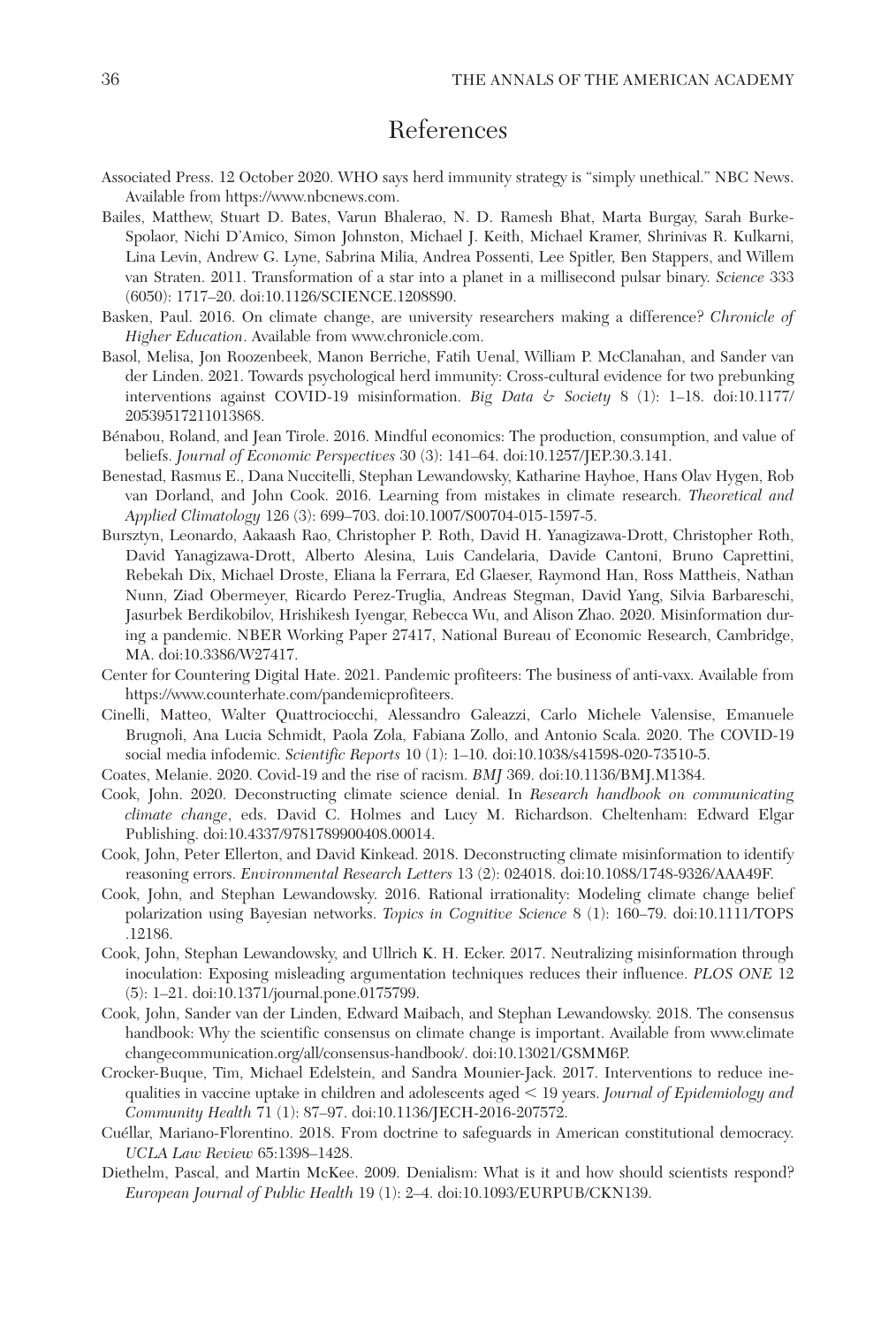#### SCIENCE IN CONFLICT 37

- Druckman, James N., and Mary C. McGrath. 2019. The evidence for motivated reasoning in climate change preference formation. *Nature Climate Change* 9 (2): 111–19. doi:10.1038/s41558-018-0360-1.
- Edgell, Amanda B., Jean Lachapelle, Anna Lührmann, and Seraphine F. Maerz. 2021. Pandemic backsliding: Violations of democratic standards during Covid-19. *Social Science & Medicine* 285:114244. doi:10.1016/J.SOCSCIMED.2021.114244.
- Enders, Adam M., Joseph E. Uscinski, Casey Klofstad, and Justin Stoler. 2020. The different forms of COVID-19 misinformation and their consequences. *Harvard Kennedy School Misinformation Review* 1 (8): 1–21. doi:10.37016/MR-2020-48.
- Evanega, Sarah, Mark Lynas, Jordan Adams, and Karinne Smolenyak. 2020. Coronavirus misinformation: Quantifying sources and themes in the COVID-19 "infodemic." Available from [https://alliancefor](https://allianceforscience.cornell.edu/wp-content/uploads/2020/10/Evanega-et-al-Coronavirus-misinformation-submitted_07_23_20-1.pdf) [science.cornell.edu/wp-content/uploads/2020/10/Evanega-et-al-Coronavirus-misinformation](https://allianceforscience.cornell.edu/wp-content/uploads/2020/10/Evanega-et-al-Coronavirus-misinformation-submitted_07_23_20-1.pdf)[submitted\\_07\\_23\\_20-1.pdf](https://allianceforscience.cornell.edu/wp-content/uploads/2020/10/Evanega-et-al-Coronavirus-misinformation-submitted_07_23_20-1.pdf).
- Every-Palmer, Susanna, Matthew Jenkins, Philip Gendall, Janet Hoek, Ben Beaglehole, Caroline Bell, Jonathan Williman, Charlene Rapsey, and James Stanley. 2020. Psychological distress, anxiety, family violence, suicidality, and well-being in New Zealand during the COVID-19 lockdown: A cross-sectional study. *PLOS ONE* 15 (11): 1–19. doi:10.1371/JOURNAL.PONE.0241658.
- Flaxman, Seth, Swapnil Mishra, James Scott, Neil Ferguson, Axel Gandy, and Samir Bhatt. 2020. Reply to: The effect of interventions on COVID-19. *Nature* 588 (7839): E29–32. doi:10.1038/s41586-020- 3026-x.
- Gagneur, Arnaud. 2020. Motivational interviewing: A powerful tool to address vaccine hesitancy. *Canada Communicable Disease Report* = *Releve Des Maladies Transmissibles Au Canada* 46 (4): 93–97. doi:10.14745/CCDR.V46I04A06.
- Golec de Zavala, Agnieszka, and Aleksandra Cichocka. 2011. Collective narcissism and anti-Semitism in Poland. *Group Processes and Intergroup Relations* 15 (2): 213–29. doi:10.1177/1368430211420891.
- Gollwitzer, Anton, Cameron Martel, William J. Brady, Philip Pärnamets, Isaac G. Freedman, Eric D. Knowles, and Jay J. van Bavel. 2020. Partisan differences in physical distancing are linked to health outcomes during the COVID-19 pandemic. *Nature Human Behaviour* 4 (11): 1186–97. doi:10.1038/ s41562-020-00977-7.
- Golman, Russell, David Hagmann, and George Loewenstein. 2017. Information avoidance. *Journal of Economic Literature* 55 (1): 96–135. doi:10.1257/JEL.20151245.
- Greenaway, Christina, Sally Hargreaves, Sapha Barkati, Christina M. Coyle, Federico Gobbi, Apostolos Veizis, and Paul Douglas. 2020. COVID-19: Exposing and addressing health disparities among ethnic minorities and migrants. *Journal of Travel Medicine* 27 (7): 1–3. doi:10.1093/JTM/TAAA113.
- Hahn, Ulrike. 2020. Argument quality in real world argumentation. *Trends in Cognitive Sciences* 24 (5): 363–74. doi:10.1016/J.TICS.2020.01.004.
- Hansson, Sven Ove. 2017. Science denial as a form of pseudoscience. *Studies in History and Philosophy of Science Part A* 63:39–47. doi:10.1016/J.SHPSA.2017.05.002.
- Haug, Nils, Lukas Greyhofer, Alessandro Londei, Elma Dervic, Amelie Desvars-Larrive, Vittorio Loreto, Beate Pinior, Stefan Thurner, and Peter Klimek. 2020. Ranking the effectiveness of worldwide COVID-19 government interventions. *Nature Human Behaviour* 4:1303–12. doi:10.1038/s41562-020- 01009-0.
- Hegland, Austin, Annie Li Zhang, Brianna Zichettella, and Josh Pasek. 2022. A partisan pandemic: How COVID-19 was primed for polarization. *The ANNALS of the American Academy of Political and Social Science* (this volume).
- Hertwig, Ralph, and Christoph Engel. 2016. Homo Ignorans: Deliberately choosing not to know. *Perspectives on Psychological Science* 11 (3): 359–72. doi:10.1177/1745691616635594.
- Jamison, Amelia M., Sandra Crouse Quinn, and Vicki S. Freimuth. 2019. "You don't trust a government vaccine": Narratives of institutional trust and influenza vaccination among African American and white adults. *Social Science & Medicine* 221:87–94. doi:10.1016/J.SOCSCIMED.2018.12.020.
- Jern, Alan, Kai Min K. Chang, and Charles Kemp. 2014. Belief polarization is not always irrational. *Psychological Review* 121 (2): 206–24. doi:10.1037/A0035941.
- Jolley, Daniel, and Karen M. Douglas. 2017. Prevention is better than cure: Addressing anti-vaccine conspiracy theories. *Journal of Applied Social Psychology* 47 (8): 459–69. doi:10.1111/JASP.12453.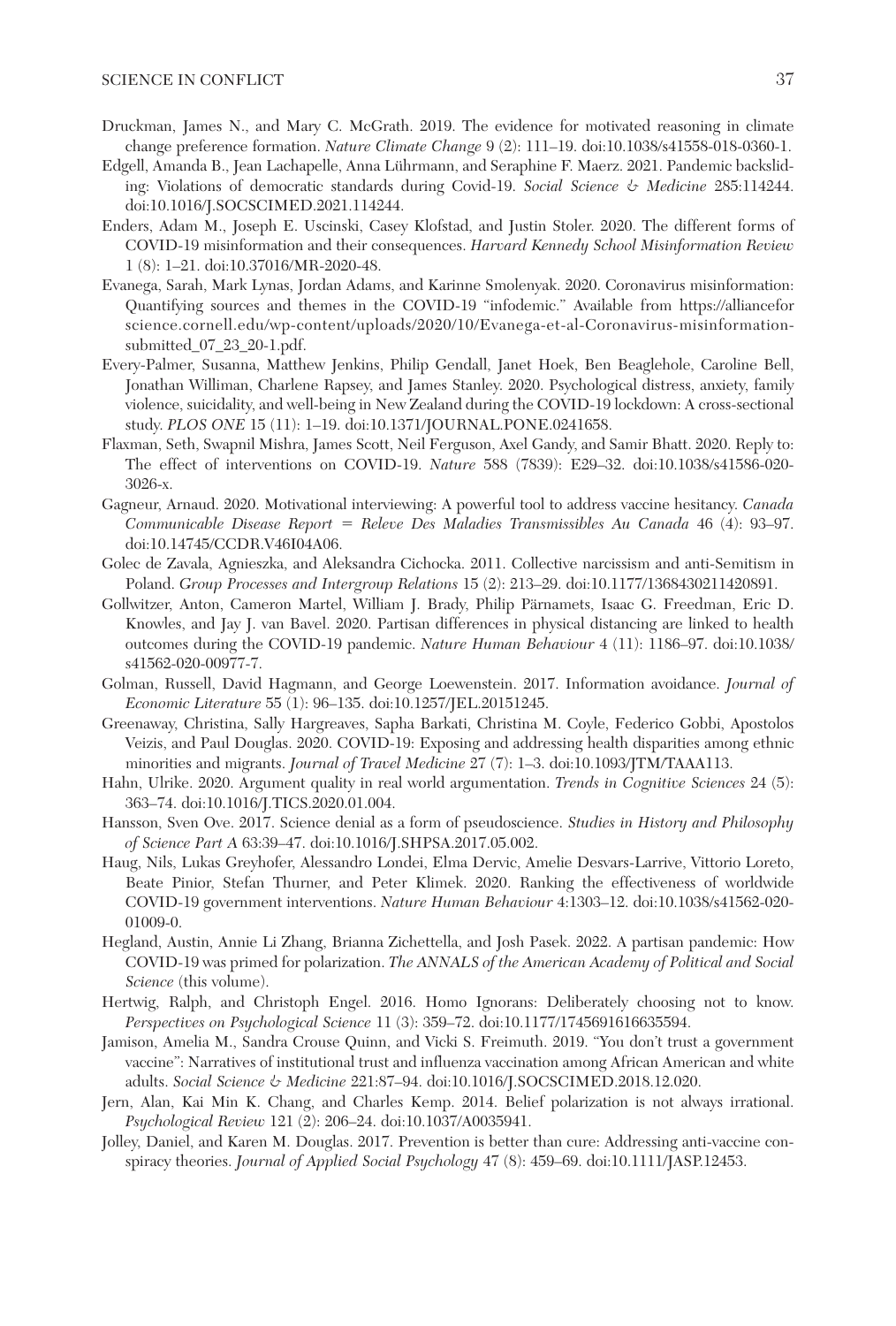- Jolley, Daniel, and Jenny L. Paterson. 2020. Pylons ablaze: Examining the role of 5G COVID-19 conspiracy beliefs and support for violence. *British Journal of Social Psychology* 59 (3): 628–40. doi:10.1111/BJSO.12394.
- Kalichman, Seth C. 2015. Commentary on "Questioning the HIV-AIDS hypothesis: 30 years of dissent." *Frontiers in Public Health* 3 (30): 1–2. doi:10.3389/fpubh.2015.00030.
- Koehler, Derek J. 2016. Can journalistic "false balance" distort public perception of consensus in expert opinion? *Journal of Experimental Psychology: Applied* 22 (1): 24–38. doi:10.1037/XAP0000073.
- Kotcher, John E., Teresa A. Myers, Emily K. Vraga, Neil Stenhouse, and Edward W. Maibach. 2017. Does engagement in advocacy hurt the credibility of scientists? Results from a randomized national survey experiment. *Environmental Communication* 11 (3): 415–29. doi:10.1080/17524032.2016.1275736.
- Kramer, Amit, and Karen Z. Kramer. 2020. The potential impact of the Covid-19 pandemic on occupational status, work from home, and occupational mobility. *Journal of Vocational Behavior* 119:103442. doi:10.1016/J.JVB.2020.103442.
- Krueger, Joachim I., Ulrike Hahn, Dagmar Ellerbrock, Simon Gächter, Ralph Hertwig, Lewis A. Kornhauser, Christina Leuker, Nora Szech, and Michael R. Waldman. 2021. Normative implications of deliberate ignorance. In *Deliberate ignorance*, eds. Ralph Hertwig and Christoph Engel, 241–72. Cambridge, MA: MIT Press. doi:10.7551/MITPRESS/13757.003.0020.
- Lewandowsky, Stephan. 2021. Conspiracist cognition: Chaos, convenience, and cause for concern. *Journal for Cultural Research* 25 (1): 12–35. doi:10.1080/14797585.2021.1886423.
- Lewandowsky, Stephan, Timothy Ballard, Klaus Oberauer, and Rasmus Benestad. 2016. A blind expert test of contrarian claims about climate data. *Global Environmental Change* 39:91–97. doi:10.1016/J .GLOENVCHA.2016.04.013.
- Lewandowsky, Stephan, and John Cook. 2020. The conspiracy theory handbook. Center for Climate Change Communication. Available from [www.climatechangecommunication.org/conspiracy-theory](www.climatechangecommunication.org/conspiracy-theory-handbook)[handbook.](www.climatechangecommunication.org/conspiracy-theory-handbook)
- Lewandowsky, Stephan, John Cook, and Elisabeth Lloyd. 2018. The "Alice in Wonderland" mechanics of the rejection of (climate) science: Simulating coherence by conspiracism. *Synthese* 195 (1): 175–96. doi:10.1007/S11229-016-1198-6/TABLES/2.
- Lewandowsky, Stephan, John Cook, Klaus Oberauer, Scott Brophy, Elisabeth A. Lloyd, and Michael Marriott. 2015. Recurrent fury: Conspiratorial discourse in the blogosphere triggered by research on the role of conspiracist ideation in climate denial. *Journal of Social and Political Psychology* 3 (1): 142–78. doi:10.5964/JSPP.V3I1.443.
- Lewandowsky, Stephan, Elizabeth A. Lloyd, and Scott Brophy. 2017. When THUNCing trumps thinking: What distant alternative worlds can tell us about the real world. *Argumenta* 3:217–31. doi:10.23811/52. arg2017.lew.llo.bro.
- Lewandowsky, Stephan, Michael E. Mann, Nicholas J. L. Brown, and Harris Friedman. 2016. Science and the public: Debate, denial, and skepticism. *Journal of Social and Political Psychology* 4 (2): 537–53. doi:10.5964/JSPP.V4I2.604.
- Lewandowsky, Stephan, and Klaus Oberauer. 2021. Worldview-motivated rejection of science and the norms of science. *Cognition* 215:104820. doi:10.1016/J.COGNITION.2021.104820.
- Lewandowsky, Stephan, and Sander van der Linden. 2021. Countering misinformation and fake news through inoculation and prebunking. *European Review of Social Psychology* 32 (2): 348–84. doi:10 .1080/10463283.2021.1876983.
- Lewandowsky, Stephan, and Lorraine Whitmarsh. 2018. Climate communication for biologists: When a picture can tell a thousand words. *PLOS Biology* 16 (10): e2006004. doi:10.1371/JOURNAL. PBIO.2006004.
- Loomba, Sahil, Alexandre de Figueiredo, Simon J. Piatek, Kristen de Graaf, and Heidi J. Larson. 2021. Measuring the impact of COVID-19 vaccine misinformation on vaccination intent in the UK and USA. *Nature Human Behaviour* 5 (3): 337–48. doi:10.1038/s41562-021-01056-1.
- Lowes, Sara, and Eduardo Montero. 2021. The legacy of colonial medicine in Central Africa. *American Economic Review* 111 (4): 1284–1314.
- Ma, Manuel A., Dora E. Gutiérrez, Joanna M. Frausto, and Wael K. Al-Delaimy. 2021. Minority representation in clinical trials in the United States: Trends over the past 25 years. *Mayo Clinic Proceedings* 96 (1): 264–66. doi:10.1016/J.MAYOCP.2020.10.027.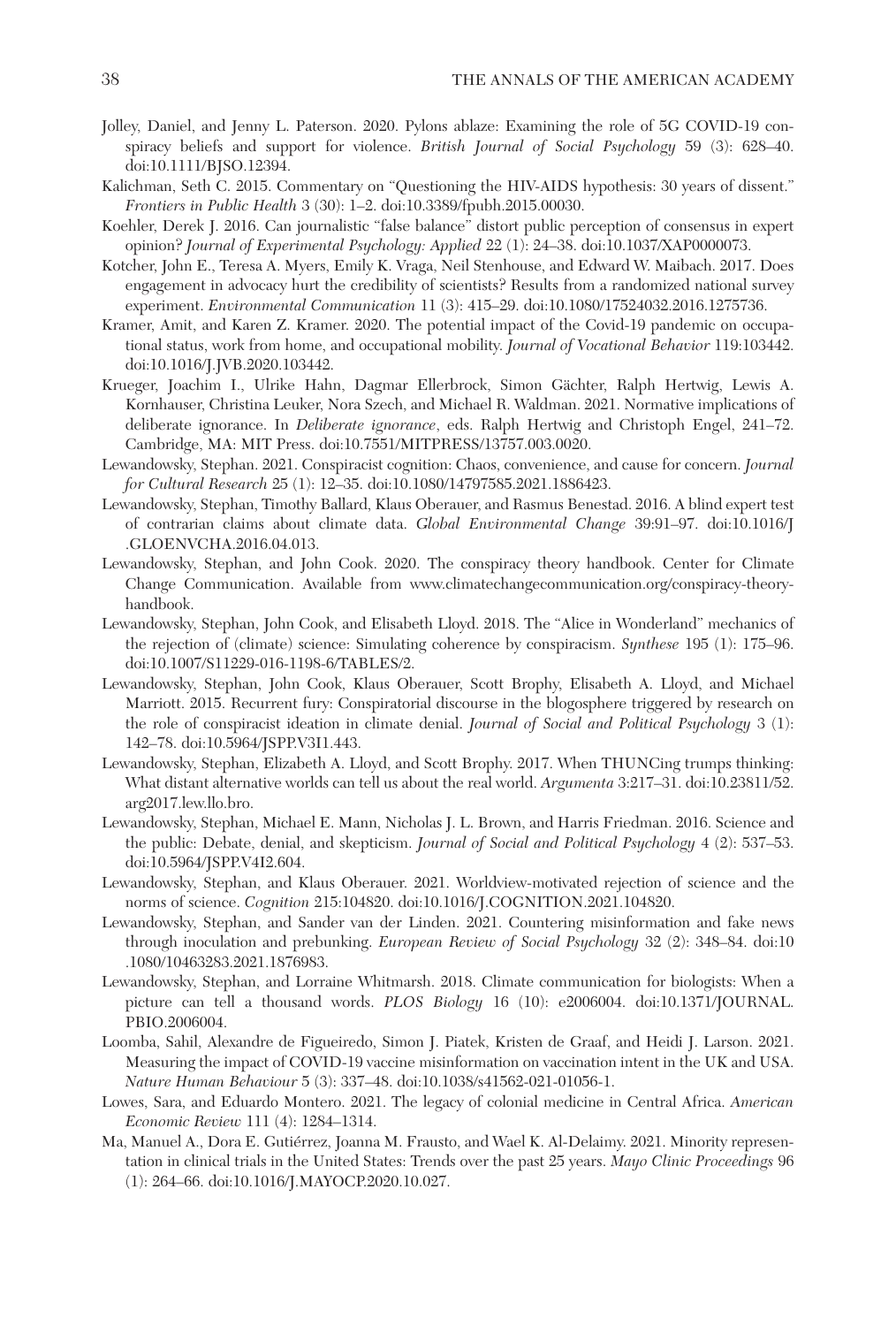- Mak, Winnie W. S., Rita W. Law, Jennifer Alvidrez, and Eliseo J. Pérez-Stable. 2007. Gender and ethnic diversity in NIMH-Funded clinical trials: Review of a decade of published research. *Administration and Policy in Mental Health* 34 (6): 497–503. doi:10.1007/S10488-007-0133-Z.
- Mann, Michael E. 2012. *The hockey stick and the climate wars: Dispatches from the front lines*. New York, NY: Columbia University Press.
- McKee, Martin, and Pascal Diethelm. 2010. How the growth of denialism undermines public health. *BMJ (Clinical Research Ed.)* 341 (7786): c6950. doi:10.1136/BMJ.C6950.
- McKee, Martin, and David Stuckler. 2020. Scientific divisions on Covid-19: Not what they might seem. *BMJ* 371 (8265): m4024. doi:10.1136/BMJ.M4024.
- Monbiot, George. 2021. It's shocking to see so many leftwingers lured to the far right by conspiracy theories. *The Guardian*. Available from<www.theguardian.co.uk>.
- Motta, Matt, Dominik Stecula, and Christina Farhart. 2020. How Right-leaning media coverage of COVID-19 facilitated the spread of misinformation in the early stages of the pandemic in the U.S. *Canadian Journal of Political Science/Revue Canadienne de Science Politique* 53 (2): 335–42. doi:10.1017/S0008423920000396.
- Norheim, Ole F., Joelle M. Abi-Rached, Liam Kofi Bright, Kristine Bærøe, Octávio L. M. Ferraz, Siri Gloppen, and Alex Voorhoeve. 2021. Difficult trade-offs in response to COVID-19: The case for open and inclusive decision making. *Nature Medicine* 27 (1):10–13. doi:10.1038/s41591-020-01204-6.
- Oreskes, Naomi, and Erik M. Conway. 2010. *Merchants of doubt: How a handful of scientists obscured the truth on issues from tobacco smoke to climate change*. London: Bloomsbury Publishing.
- Pei, Xin, and Deval Mehta. 2020. #Coronavirus or #chinesevirus?! Understanding the negative sentiment reflected in tweets with racist hashtags across the development of COVID-19. Available from [https://](https://arxiv.org/abs/2005.08224) [arxiv.org/abs/2005.08224.](https://arxiv.org/abs/2005.08224)
- Pew Research Center. 2009. Public praises science; scientists fault public, media. Available from [https://](https://www.pewresearch.org/politics/2009/07/09/public-praises-science-scientists-fault-public-media/) [www.pewresearch.org/politics/2009/07/09/public-praises-science-scientists-fault-public-media/](https://www.pewresearch.org/politics/2009/07/09/public-praises-science-scientists-fault-public-media/).
- Reardon, Sara. 2011. Decrying CIA vaccination sham, health workers brace for backlash. *Science* 333 (6041): 395. doi:10.1126/SCIENCE.333.6041.395.
- Roozenbeek, Jon, Claudia R. Schneider, Sarah Dryhurst, John Kerr, Alexandra L. J. Freeman, Gabriel Recchia, Anne Marthe van der Bles, and Sander van der Linden. 2020. Susceptibility to misinformation about COVID-19 around the world. *Royal Society Open Science* 7 (10): 201199. doi:10.1098/ RSOS.201199.
- Schimmenti, Adriano, Joël Billieux, and Vladan Starcevic. 2020. The four horsemen of fear: An integrated model of understanding fear experiences during the COVID-19 pandemic. *Clinical Neuropsychiatry* 17 (2): 41–45. doi:10.36131/CN20200202.
- Schmid, Philipp, and Cornelia Betsch. 2019. Effective strategies for rebutting science denialism in public discussions. *Nature Human Behaviour* 3 (9): 931–39. doi:10.1038/s41562-019-0632-4.
- Serafini, G., B. Parmigiani, A. Amerio, A. Aguglia, L. Sher, and M. Amore. 2020. The psychological impact of COVID-19 on the mental health in the general population. *QJM: Monthly Journal of the Association of Physicians* 113 (8): 229–35. doi:10.1093/QJMED/HCAA201.
- Simonov, Andrey, Szymon K. Sacher, Jean-Pierre H. Dubé, and Shirsho Biswas. 2020. The persuasive effect of Fox News: Non-compliance with social distancing during the Covid-19 pandemic. *NBER* Working Paper 27237, National Bureau of Economic Research, Cambridge, MA. doi:10.3386/W27237.
- Thomson, Stephen, and Eric C. Ip. 2020. COVID-19 emergency measures and the impending authoritarian pandemic. *Journal of Law and the Biosciences* 7 (1): 1–33. doi:10.1093/JLB/LSAA064.
- van Barneveld, Kristin, Michael Quinlan, Peter Kriesler, Anne Junor, Fran Baum, Anis Chowdhury, P. N. Junankar, Stephen Clibborn, Frances Flanagan, Chris F. Wright, Sharon Friel, Joseph Halevi, and Al Rainnie. 2020. The COVID-19 pandemic: Lessons on building more equal and sustainable societies. *Economic and Labour Relations Review* 31 (2): 133–57. doi:10.1177/1035304620927107.
- van der Linden, Sander, Anthony Leiserowitz, Seth Rosenthal, and Edward Maibach. 2017. Inoculating the public against misinformation about climate change. *Global Challenges* 1 (2): 1600008. doi:10.1002/ GCH2.201600008.

van Prooijen, Jan-Willem van. 2018. *The psychology of conspiracy theories*. London: Routledge.

van Prooijen, Jan Willem, André P. M. Krouwel, and Thomas v. Pollet. 2015. Political extremism predicts belief in conspiracy theories. *Social Psychological and Personality Science* 6 (5): 570–78. doi:10.1177/1948550614567356.